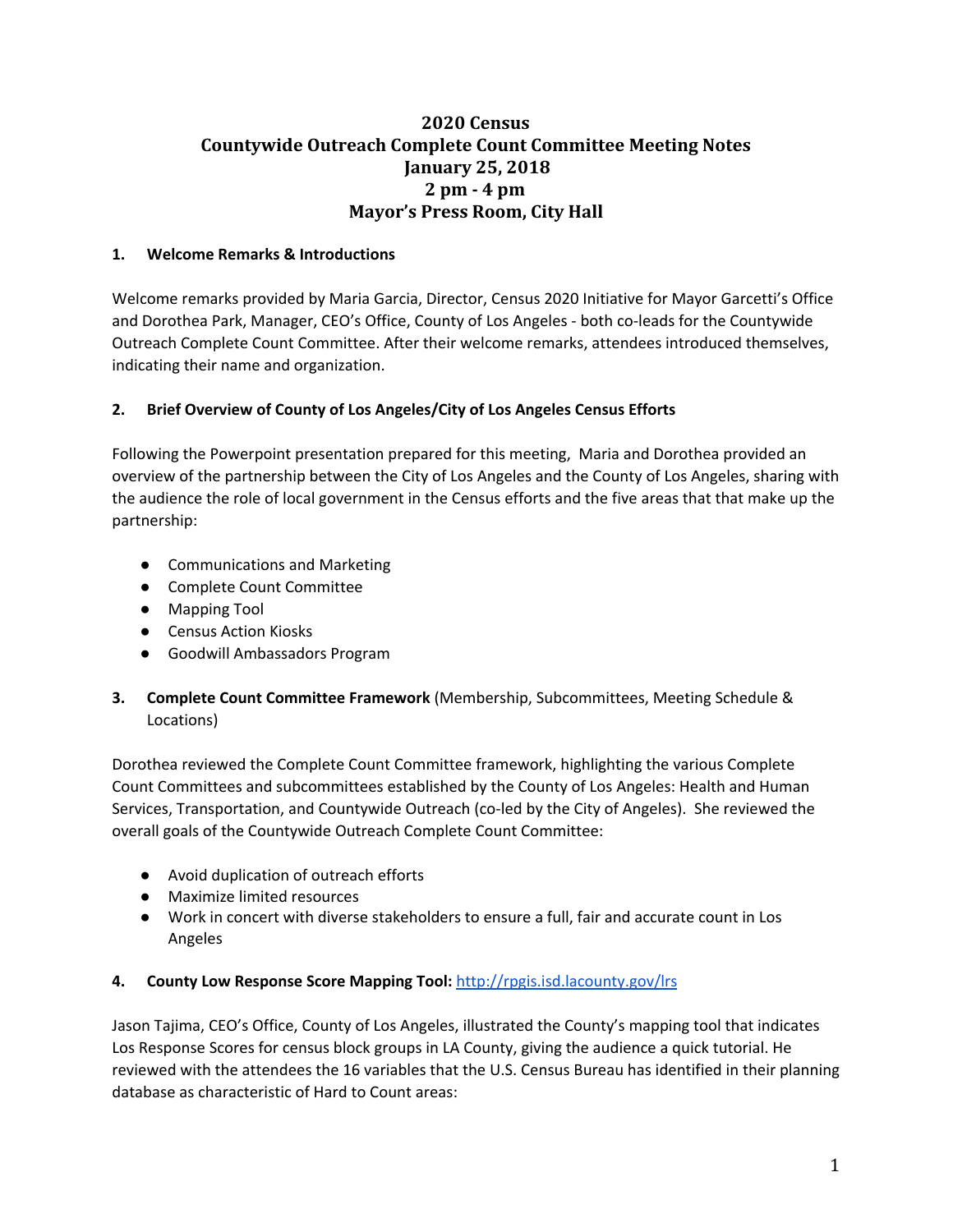| Median Household Income                   | Not High School Graduate                                           |
|-------------------------------------------|--------------------------------------------------------------------|
| Non-Hispanic Black                        | <b>Renter Occupied Housing Units</b>                               |
| Non-Hispanic White                        | <b>Vacant Housing Units</b>                                        |
| Hispanic                                  | Limited English Age 14+                                            |
| Asian                                     | Population Age 18-24                                               |
| Native Hawaiian or Other Pacific Islander | Population Age 65+                                                 |
| American Indian or Alaska Native          | Family Occupied Housing Units with<br>Related Children Under Age 6 |
| <b>Below Poverty Level</b>                | Multi-Unit (10+) Housing                                           |

## **5. Update by U.S. Census Bureau Regional Office**

Julie Lam, Assistant Regional Director for the Los Angeles Region provided a brief update to the audience on the LUCA process; the opening of 6 census centers (including one in downtown Los Angeles in April 2018) for this region and the 7 area area offices in the fall of 2019; and the job opportunities available at these sites.

Luz Castillo, Partnership Specialist for the Los Angeles Region, highlighted that this CCC meeting might be the first to be held in the country. Later, she informed us that while it was not the first one, it was definitely one of the first.

#### **6. Group Discussion on Regional Census Efforts**

Maria asked the following collective set of questions of the group, to begin a group discussion on existing or planned Census outreach efforts:

1. Is your organization, department or governmental agency currently engaged in any 2020 Census strategic efforts? If yes, what?

2. If your organization, department or governmental agency is currently NOT engaged in 2020 Census efforts, what role can your organization take as part of a "on the ground" outreach campaign focusing on geographic and demographic (Hard-to-Survey) areas?

3. What strategies do you recommend be taken to accomplish an "on the air" and "on the ground" outreach campaign?

4. Are there other stakeholders or governmental agencies that should be included as part of this process?

5. Based on the Education and Outreach Work Plan are there actions/tasks that can lead to a successful outreach campaign?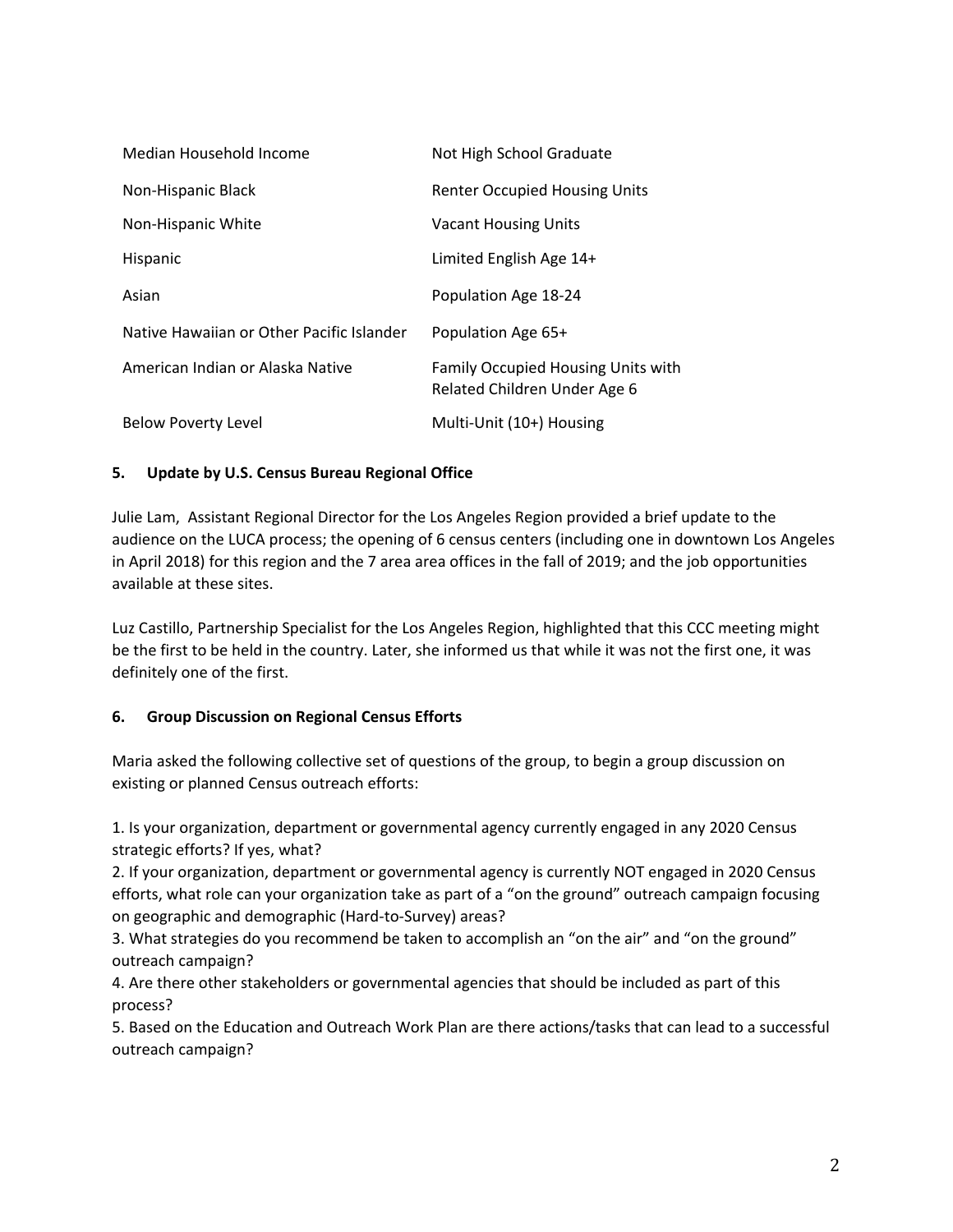Below are the comments/questions attendees shared:

Joseph Villela from CHIRLA asked what the Complete Count Committee is planning to do if a question on citizenship is added to the Census form.

John Dobard from the Advancement Project mentioned that CPAN (Census Policy Action Network) will start working with CBOs to develop outreach strategies at the grassroots level

Gypsy Alvarado from Innercity Struggle suggested the Complete Count Committee collaborate with CBOs already undertaking work in the community with youth, to avoid duplications of efforts and learn from their best practices and proven strategies working with youth.

Ely Flores from NALEO (National Association of Latino Appointed and Elected Officials) indicated that they are working on the development of a national outreach campaign to target Latinos and will be holding roundtables (several in LA County) as part of their research. He informed the audience that in 2010, NALEO estimates that 4 million Latino children were not counted.

Dan Ichinose from Asian Americans Advancing Justice remarked that he is working with John Dobard, as part of CPAN and that his group is coordinating social services agencies that serve Asians in 7 regions across the country, including Los Angeles.

Michelle Herczog from LACOE (Los Angeles County of Education) indicated they worked with Ditas Katague (Census director for California) to create a Census curriculum to implement in schools. Proposal awaiting approval by Governor's Office.

Joy Hepp from AARP California mentioned that a great way to target seniors is to connect them to Census jobs.

Madeleine Ildefonso from the City of Los Angeles Library shared her questions and observations regarding the implementation of Census Action Kiosks in the libraries. She also emphasized that the community trusts the libraries, and this trust must be protected.

Stacy Lee from Children Now indicated that they are part of CPAN and will be working on outreach messaging that underscore the importance of counting children under age 5.

Julia Potter from CSUN inquired about the Complete Count Committee's plan to incorporate colleges and universities in Census outreach efforts. She suggested the creation of a higher education subcommittee.

Isaac Cuevas from the Archdiocese of Los Angeles indicated that there are 5 million registered Catholics in the Los Angeles area, with 286 churches, and that they have two speciality ministries (radio and tv) that the Complete Count Committee can use to promote the Census to Latino listeners/viewers. He also emphasized that the community trusts the Catholic Church, and that this trust must be protected.